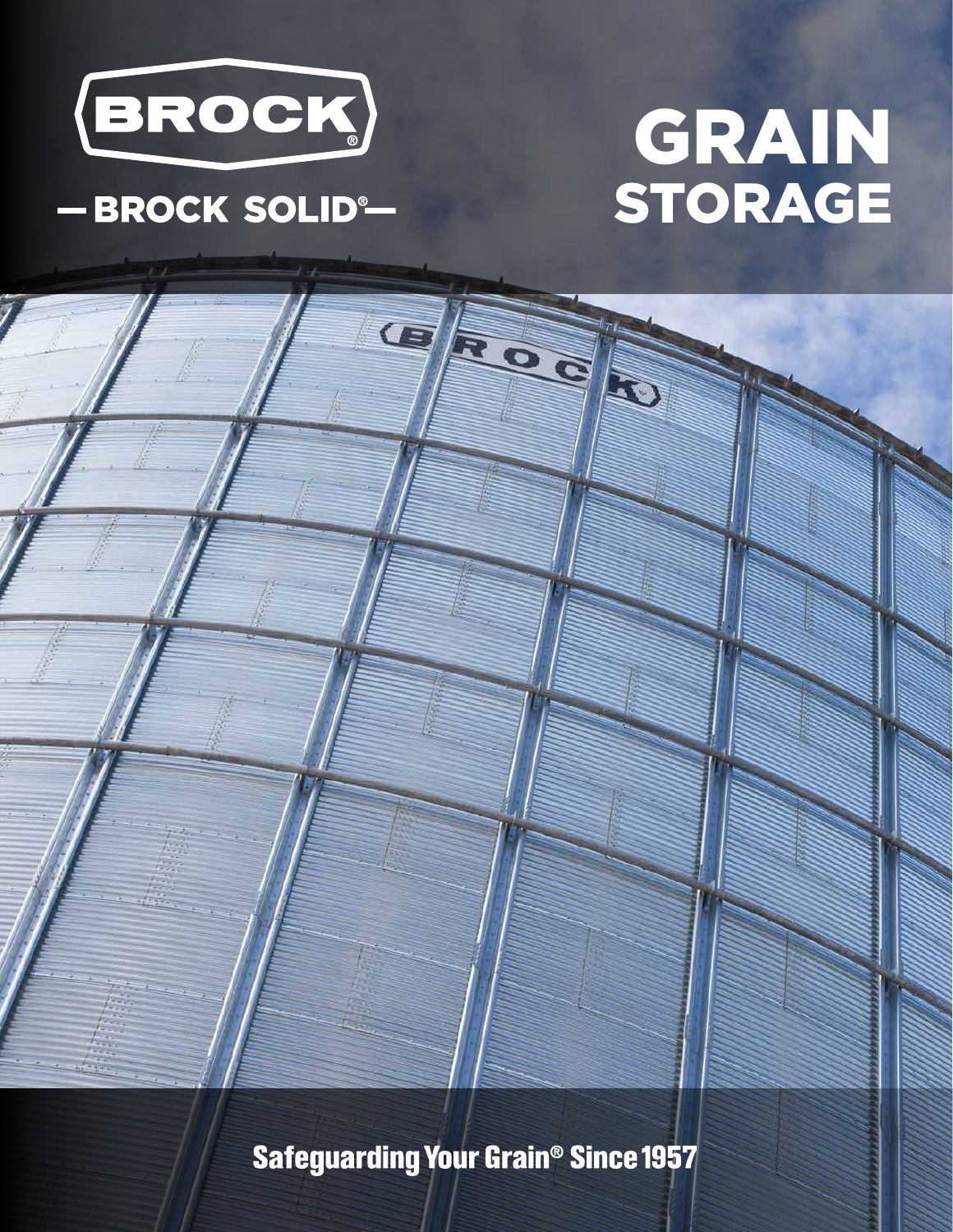# Protecting Your Investment

When months of hard work<br>go into producing a grain crop, trust it to the best in storage: Brock.

Brock Solid® is our guarantee of trusted reliability you can count on day in and day out. It's unmistakable quality, built to last year after year. And it's the same guarantee we founded the company on back in 1957.

Today, our dealers continue to uphold those standards, providing the superior service and support customers expect from Brock. Brock Solid means you can depend on them and us. Times may change, but our solid values are stronger than ever.

Whether you're a farmer storing your own grain or a commercial operation entrusted with safeguarding your customer's crops, Brock Solid delivers. Always has, always will.



High Strength Bin Assembly Bolts are a Grade 8, with JS1000™ coating for superior weather-resistance. **The JS1000 trademark is not owned or licensed by CTB.**



Diameter-Based Roof Options help balance roof strength and load-carrying capacity with price.



Sidewall Corrugation Options include wide (4 in./102 mm) or narrow (2.66 in./ 68mm) corrugation.



High-Rise Roof Rib is a full 3 inches (76 mm) tall, utilizing Brock's strength-giving 3-step rib design.



LATCH-LOCK® Walk-Through Bin **Entry Doors feature a one-piece outer** door and four interlocking panels that open with a lift of the latch.



BROCK SHUR-STEP® Bin Stairs have a raised non-skid surface and can serve more than one bin. Install during construction or later.



Sidewall Ladders have round rungs with a raised, non-skid surface and are permanently attached to the ladder rail for a hand-filling, secure grip.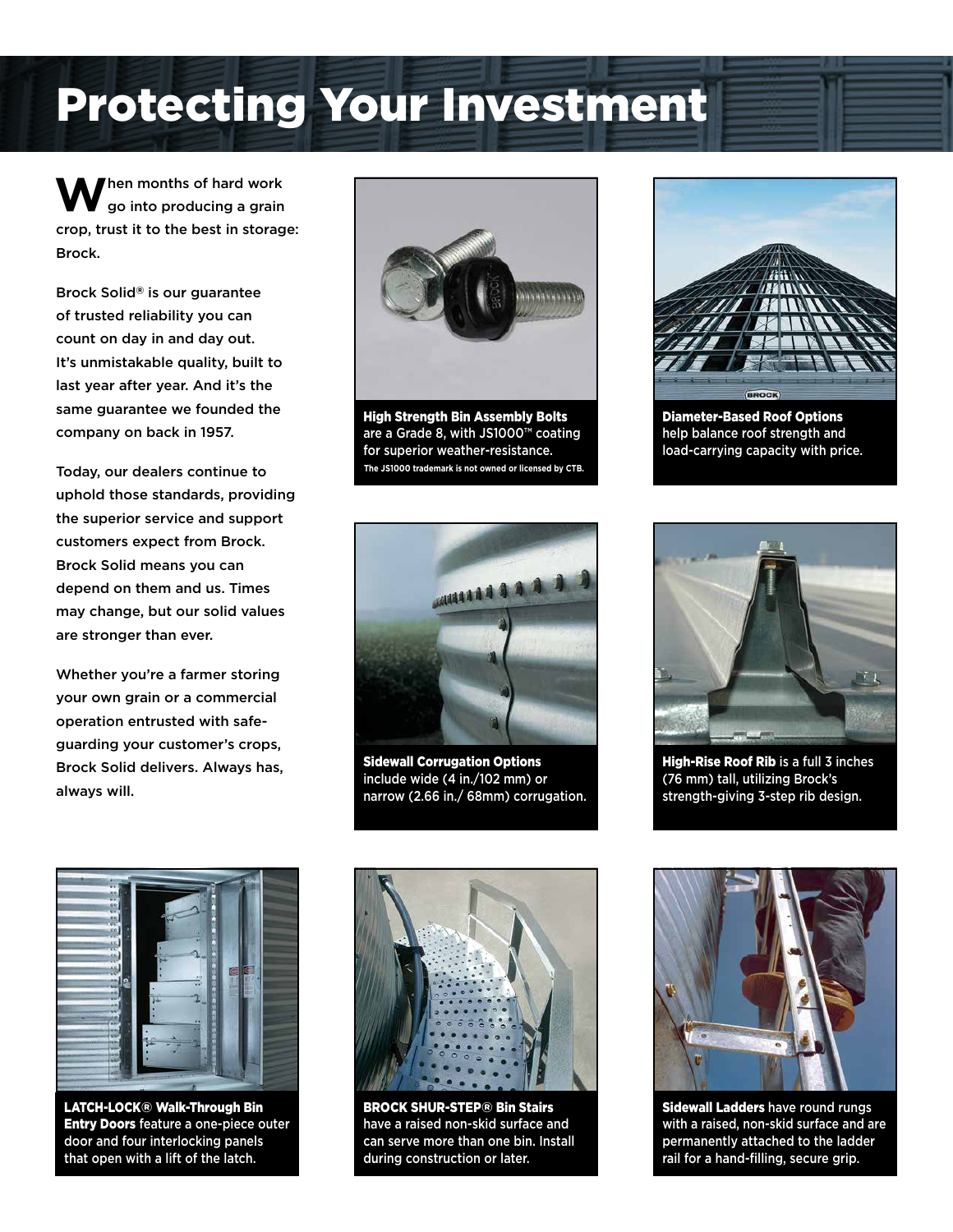

Commercial storage bins require unequaled strength, trustworthy safety features, and quality you can depend on day in and day out. You'll find all of that and more in our storage solutions designed for commercial businesses.

Bins are available in either a flat bottom or a hopper style.



Brock's EVEREST® Grain **Bins** offer the tallest heights, with eave heights reaching up to 107 feet (32.6m) to provide nearly 14% higher grain holding capacities.



Sidewall Stiffeners are among the strongest available to help manage the stress and strain of weather, grain, cables and roof-mounted equipment.



**O**n-farm storage bins need to be ready when you are. There's no time for downtime come harvest season. That's why we engineer all of our storage bins to deliver day-to-day reliability and long-lasting durability.

Bins are available in either a flat bottom or a hopper style.



Large Roof Manhole has an "ob-round" shape and rotating latch for easy entry and exit.



TRI-CORR® Bin Aeration **Flooring System provides** even air distribution for easy bin clean-out. Triangleshaped center leg and corrugations on the surface and legs offer superior load-bearing capacity.



FULL SWEEP® Bin Anchor System allows for single-pass sweeping and eliminates the need for entry during the process. Reinforces the bottom-tier sidewall to anchor the bin and prevents moisture penetration.

### Temporary Storage



Brock's Temporary Storage Equipment offers a proven aeration system, precision design and unsurpassed quality to keep your ground piles performing well. Choose from the LeMar® Bunker System, Center Air System or Center Fill Towers.